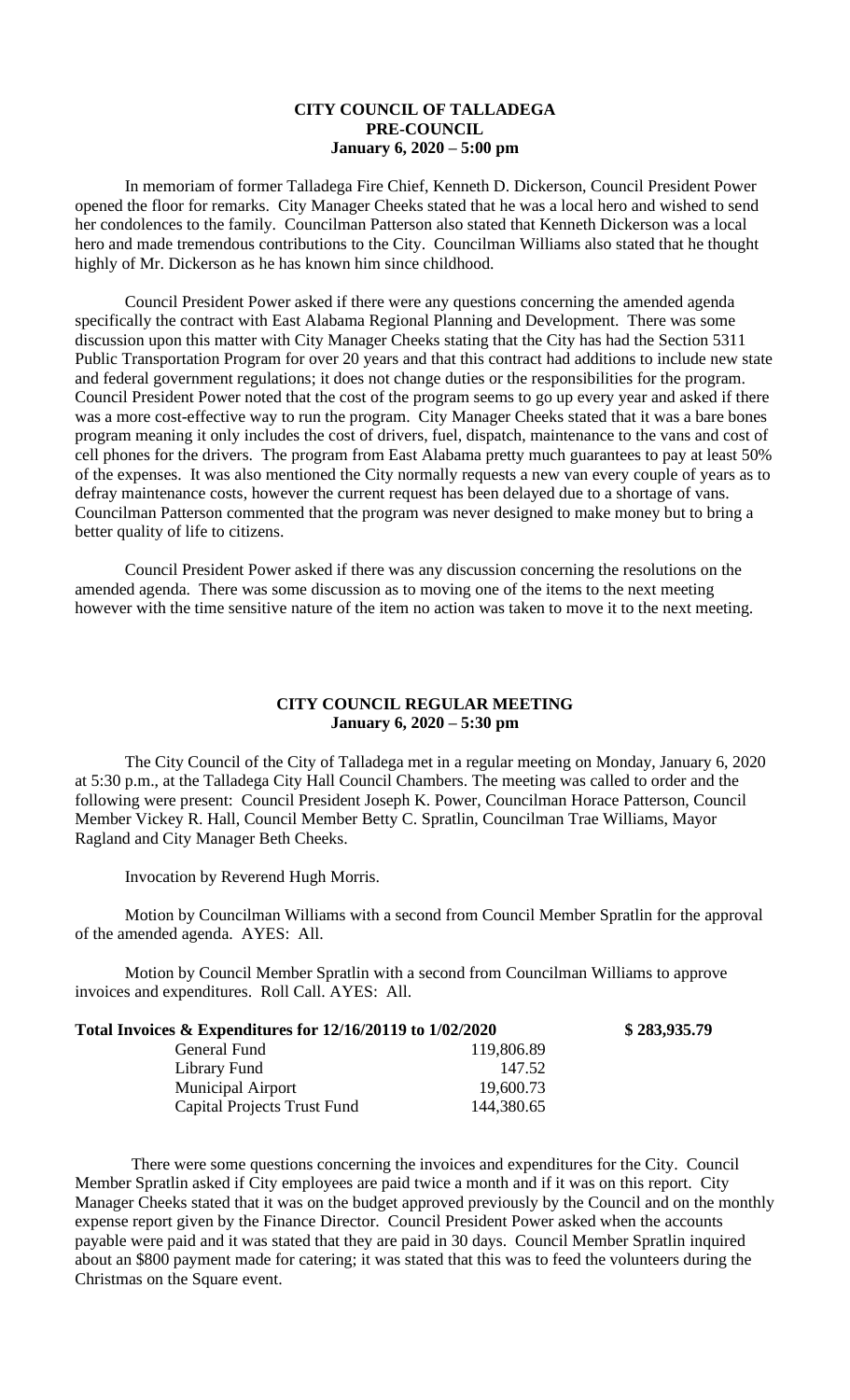Motion by Council Member Spratlin with a second from Council Member Hall for approval of minutes of the regular meeting of December 16, 2019. AYES: All.

Mayor Ragland swears in Cay Davis to the Heritage Hall Commission.

Motion by Council Member Spratlin with a second from Council Member Hall to approve the Parks and Recreation BOGO offer. AYES: All.

**Ordinance No. 1858** approving the ground lease agreement with Dynasafe US, LLC.

Motion by Councilman Patterson with a second from Council Member Hall for the Reading of the Heading Only of Ordinance #1858. Roll Call. AYES: All.

AN ORDINANCE DECLARING AND DEEMING CERTAIN MUNICIPAL PROPERTY SURPLUS AND NOT NEEDED FOR PUBLIC PURPOSES AND AUTHORIZING AND APPROVING LEASING THEREOF

Motion by Councilman Patterson with a second from Councilman Williams for Immediate Consideration of Ordinance #1858. Roll Call. AYES: All.

Motion by Councilman Patterson with a second from Council Member Hall for the Adoption of Ordinance #1858. Roll Call. AYES: All.

**Resolution No. 4982** approving the condemnation of 504 North Street West apartments.

Motion by Councilman Patterson with a second from Councilman Williams for the approval of Resolution #4982. Roll Call. AYES: All.

**Resolution No. 4983** approving a three-year Agreement for Service contract with East Alabama Regional Planning and Development Commission for the Section 5311 Public Transportation Program.

Motion by Councilman Patterson with a second from Councilman Williams for the approval of Resolution #4983. Roll Call. AYES: All.

**Resolution No. 4984** approving the purchase of a server for the Police Department from TSA (Technical and Scientific Application) for a cost of \$21,042.75.

Motion by Councilman Patterson with a second from Councilman Williams for the approval of Resolution #4984. Roll Call. AYES: All.

There was some discussion concerning Resolution No. 4984. City Manager Cheeks stated that the current server is 11 years old and cannot be upgraded. Council President Power questioned if training is included with the cost. Police Chief Busby commented that there was no training required and that the current system will no longer be supported by the server.

**Resolution No. 4985** approving a contract with Axon for the Police Department for 50 body cams, software, video storage and all other hardware and upgrades over a five-year period for a total cost of \$362,314.00.

Motion by Councilman Patterson with a second from Councilman Williams for the approval of Resolution #4985. Roll Call. AYES: All.

There was some discussion concerning this purchase. Council President Power questioned if this was a budget item and it was stated that it was part of the Capital Improvement Project which was previously budgeted. Police Chief Busby stated that this purchase would cover if a camera fails for any reason, it would be repaired or replaced and that the company will also replace equipment at least every 2.5 years.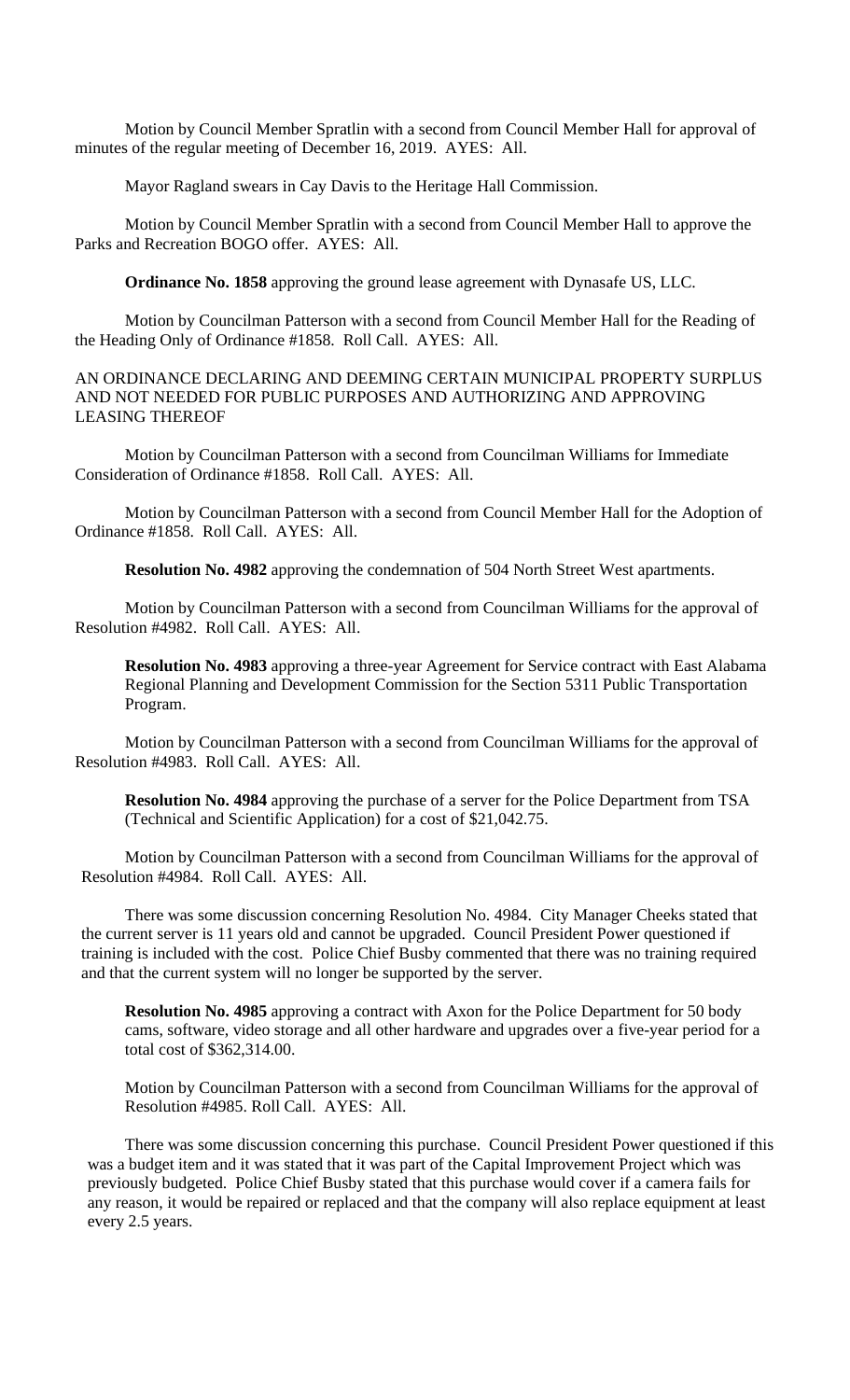**Resolution No. 4986** approving a change order for the contract with Business Systems & Consultants (BSC) to increase the number of documents from 120,000 to 190,500 at a cost of \$0.22/per document which increases the original contract from \$26,400 to \$63,910.

Motion by Councilman Patterson with a second from Council Member Hall for the approval of Resolution #4986. Roll Call. AYES: Council President Power, Councilman Patterson, Council Member Hall, and Councilman Williams NAY: Council Member Spratlin

Motion by Council Member Spratlin to table Resolution #4986. *Motion died from lack of a second.*

There was some discussion upon this matter as to whether this resolution could be moved to the next meeting. It was stated that cost to scan and digitize the Court Office documents was more than previously thought due to the high volume of documents needing to be preserved.

Motion by Councilman Patterson with a second by Councilman Williams to approve invoices and expenditures for the Water Department. AYES: All.

| Water Department Expenditures for 12/16/2019 to 1/2/2020 |           | \$26,702.78 |
|----------------------------------------------------------|-----------|-------------|
| Water/Sewer Fund                                         | 26,702.78 |             |

A work session to discuss Capital Improvement Projects budget was set for 4pm on January 23 before the regular Council Meeting.

City Manager Cheeks wished everyone a Happy New Year.

Council Member Hall inquired about the acquisition of Eastside School. City Manager Cheeks deferred to City Attorney O'Brien who commented that if the City is willing the building is available to be donated. City Manager Cheeks stated that the next step would be to tour the facility and that would be arranged in the next few days. Council Member Hall asked if there was a Parks and Recreation Board and it was stated that there was at one time a Recreation Board but it has been inactive.

Council Member Spratlin commented that she had received many comments about bringing the Parks and Recreation Board back. City Manager Cheeks stated that there the board was an advisory board and would get the resolution to her.

Councilman Patterson questioned the progress of the work in Talladega College for the Rising Up event. City Manager Cheeks commented that the ribbon cutting is scheduled for the 31<sup>st</sup> and that work on the road in front of the facility is in progress.

Council President Power informed the Council that he would be meeting with Alabama Power concerning the lease of property at the golf course and would report back the findings. There was some discussion upon this matter.

Council President Power also asked if the Body would like to discontinue the practice of the precouncil. Councilman Patterson was in agreement with the discontinuation of the pre-council stating that if there were any questions to be had; to come at 4pm and ask the questions needed. The census was to end the practice of pre-council. Council Member Hall questioned if the Council meetings could be moved from Mondays to Thursdays. City Manager Cheeks stated that there are several City board meetings held on Thursdays and that there was an ordinance in place setting the schedule of the Council Meetings. However, a change can be made at the Council's discretion with an ordinance.

Mayor Ragland wished to thank all City employees for their hard work.

Councilman Patterson wished to have a statement read into the record – he wished to explain his position with the golf course situation; stating that there was a steady decline in the interest of golfing in this area with Timber Ridge closing, Alpine Golf Course in financial difficulty, and the City running the golf course in the red for many years before finding a third party, E and E, who went into bankruptcy after 3 years. It was also stated that the company was losing over \$1000 a month and customers numbering less than 15 on any given weekend. However, there was never any income generated.